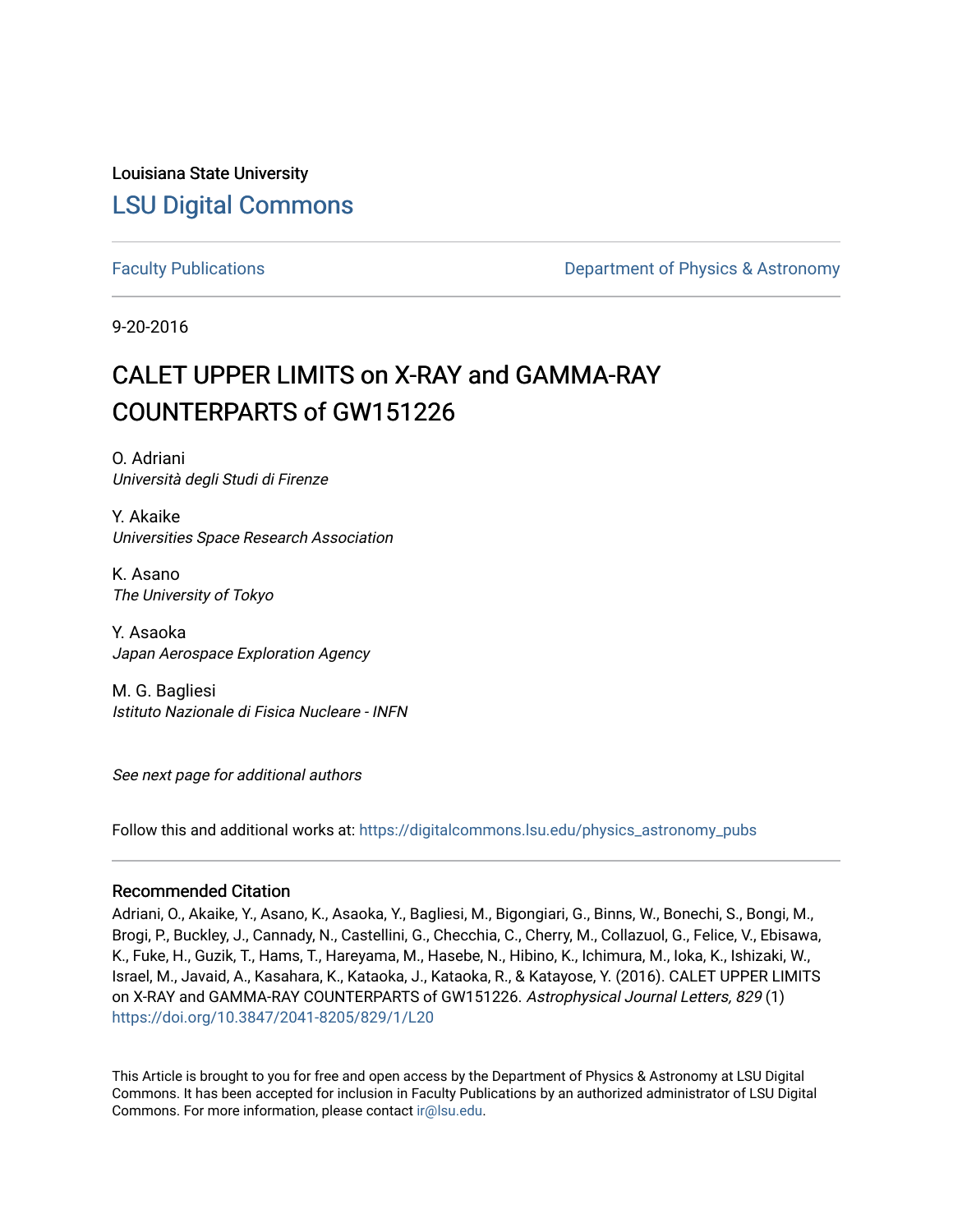# Authors

O. Adriani, Y. Akaike, K. Asano, Y. Asaoka, M. G. Bagliesi, G. Bigongiari, W. R. Binns, S. Bonechi, M. Bongi, P. Brogi, J. H. Buckley, N. Cannady, G. Castellini, C. Checchia, M. L. Cherry, G. Collazuol, V. Di Felice, K. Ebisawa, H. Fuke, T. G. Guzik, T. Hams, M. Hareyama, N. Hasebe, K. Hibino, M. Ichimura, K. Ioka, W. Ishizaki, M. H. Israel, A. Javaid, K. Kasahara, J. Kataoka, R. Kataoka, and Y. Katayose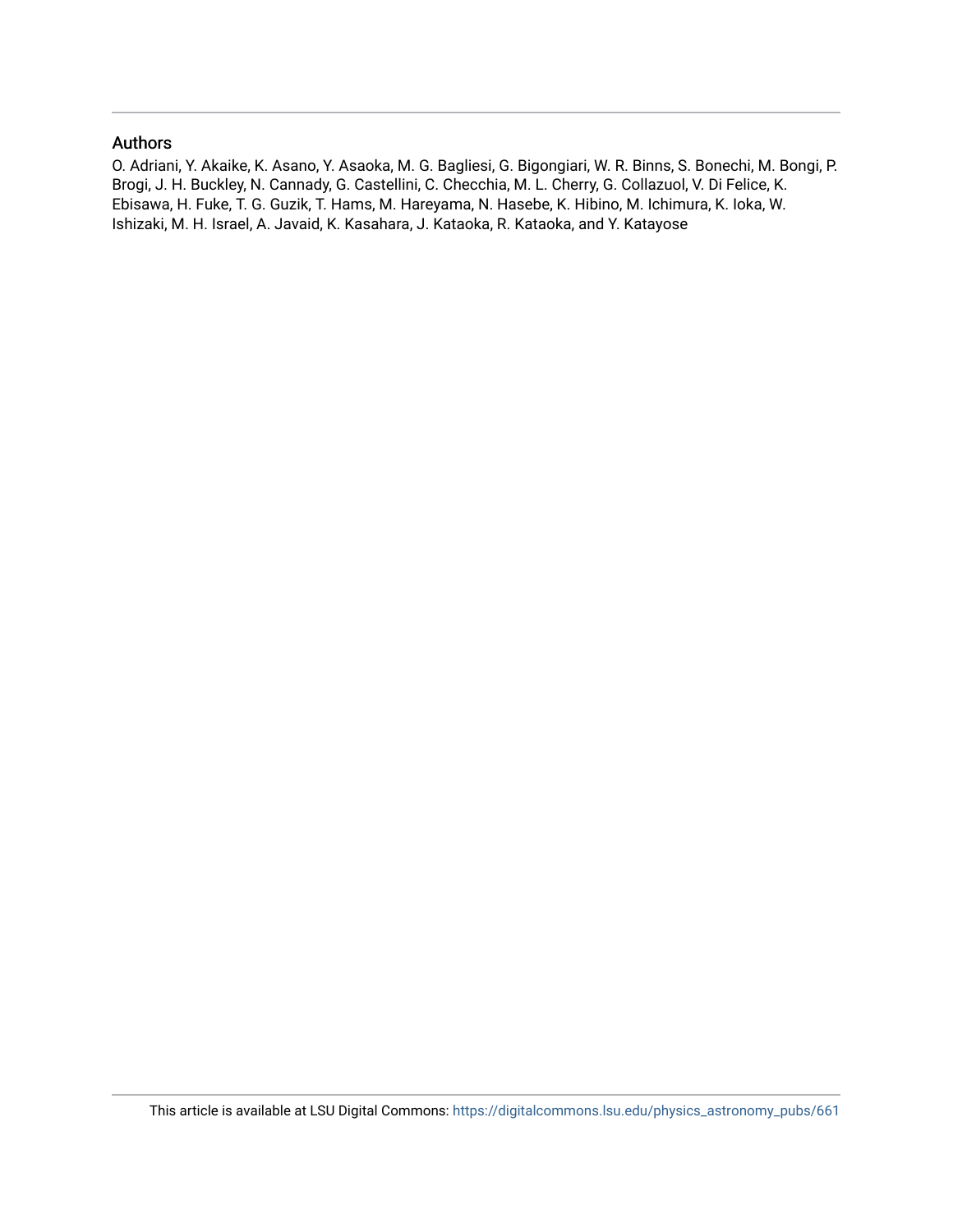

### CALET UPPER LIMITS ON X-RAY AND GAMMA-RAY COUNTERPARTS OF GW151226

<span id="page-2-40"></span><span id="page-2-39"></span><span id="page-2-38"></span><span id="page-2-37"></span><span id="page-2-36"></span><span id="page-2-35"></span><span id="page-2-34"></span><span id="page-2-33"></span><span id="page-2-32"></span><span id="page-2-31"></span><span id="page-2-30"></span><span id="page-2-29"></span><span id="page-2-28"></span><span id="page-2-27"></span><span id="page-2-26"></span><span id="page-2-25"></span><span id="page-2-24"></span><span id="page-2-23"></span><span id="page-2-22"></span><span id="page-2-21"></span><span id="page-2-20"></span><span id="page-2-19"></span><span id="page-2-18"></span><span id="page-2-17"></span><span id="page-2-16"></span><span id="page-2-15"></span><span id="page-2-14"></span><span id="page-2-13"></span><span id="page-2-12"></span><span id="page-2-11"></span><span id="page-2-10"></span><span id="page-2-9"></span><span id="page-2-8"></span><span id="page-2-7"></span><span id="page-2-6"></span><span id="page-2-5"></span><span id="page-2-4"></span><span id="page-2-3"></span><span id="page-2-2"></span><span id="page-2-1"></span><span id="page-2-0"></span>O. ADRIANI<sup>[1,](#page-2-0)[2,](#page-2-1)[3](#page-2-2)</sup>, Y. AKAIKE<sup>[4,](#page-2-3)[5](#page-2-4)</sup>, K. ASANO<sup>[6](#page-2-5)</sup>, Y. ASAOKA<sup>[7,](#page-2-6)[8](#page-2-7)</sup>, M. G. BAGLIESI<sup>2,[9](#page-2-8)</sup>, G. BIGONGIARI<sup>2,9</sup>, W. R. BINNS<sup>[10](#page-2-9)</sup>, S. BONECHI<sup>2,9</sup>, M. Bongi<sup>[1,](#page-2-0)[2,](#page-2-1)[3](#page-2-2)</sup>, P. Brogi<sup>2,[9](#page-2-8)</sup>, J. H. Buckley<sup>[10](#page-2-9)</sup>, N. Cannady<sup>[11](#page-2-10)</sup>, G. Castellini<sup>1,2,3</sup>, C. Checchia<sup>[12](#page-2-11)</sup>, M. L. Cherry<sup>11</sup>, G. COLLAZUOL<sup>[12](#page-2-11)</sup>, V. DI FELICE<sup>[2,](#page-2-1)[13](#page-2-12)</sup>, K. Ebisawa<sup>[14](#page-2-13)</sup>, H. Fuke<sup>14</sup>, T. G. Guzik<sup>[11](#page-2-10)</sup>, T. Hams<sup>[5,](#page-2-4)[15](#page-2-14)</sup>, M. Hareyama<sup>[16](#page-2-15)</sup>, N. Hasebe<sup>[8](#page-2-7)</sup>, K. Hibino $^{17}$  $^{17}$  $^{17}$ , M. Ichimura $^{18}$  $^{18}$  $^{18}$ , K. Ioka $^{19}$  $^{19}$  $^{19}$ , W. Ishizaki $^{6}$  $^{6}$  $^{6}$ , M. H. Israel $^{10}$  $^{10}$  $^{10}$ , A. Javaid $^{11}$  $^{11}$  $^{11}$ , K. Kasahara $^{8}$  $^{8}$  $^{8}$ , J. Kataoka $^{8}$ , R. Kataoka $^{20}$  $^{20}$  $^{20}$ , Y. KATAYOSE<sup>[21](#page-2-20)</sup>, C. KATO<sup>[22](#page-2-21)</sup>, N. KAWANAKA<sup>[23](#page-2-22)</sup>, Y. KAWAKUBO<sup>[24](#page-2-23)</sup>, H. KITAMURA<sup>[25](#page-2-24)</sup>, H. S. KRAWCZYNSKI<sup>[10](#page-2-9)</sup>, J. F. KRIZMANIC<sup>[4,](#page-2-3)[5](#page-2-4)</sup> , S. KURAMATA<sup>[18](#page-2-17)</sup>, T. LOMTADZE<sup>[26](#page-2-25)</sup>, P. MAESTRO<sup>[2,](#page-2-1)[9](#page-2-8)</sup>, P. S. MARROCCHESI<sup>2,9</sup>, A. M. MESSINEO<sup>26</sup>, J. W. MITCHELL<sup>[27](#page-2-26)</sup>, S. MIYAKE<sup>[28](#page-2-27)</sup>, K. Mizutani<sup>[29](#page-2-28)</sup>, A. A. Moiseev<sup>[5,](#page-2-4)[30](#page-2-29)</sup>, K. Mori<sup>[8,](#page-2-7)[14](#page-2-13)</sup>, M. Mori<sup>[31](#page-2-30)</sup>, N. Mori<sup>[1,](#page-2-0)[2,](#page-2-1)[3](#page-2-2)</sup>, H. M. Motz<sup>[32](#page-2-31)</sup>, K. Munakata<sup>[22](#page-2-21)</sup>, H. Murakami<sup>[8](#page-2-7)</sup>, Y. E. Nakagawa<sup>[14](#page-2-13)</sup>, S. Nakahira<sup>[7](#page-2-6)</sup>, J. Nishimura<sup>14</sup>, S. Okuno<sup>[17](#page-2-16)</sup>, J. F. Ormes<sup>[33](#page-2-32)</sup>, S. Ozawa<sup>[8](#page-2-7)</sup>, L. Pacini<sup>[1,](#page-2-0)[2,](#page-2-1)[3](#page-2-2)</sup>, F. Palma<sup>2,[13](#page-2-12)</sup>, P. Papini<sup>[1,](#page-2-0)[2,](#page-2-1)[3](#page-2-2)</sup>, A. V. Penacchioni<sup>[9,](#page-2-8)[34](#page-2-33)</sup>, B. F. Rauch<sup>[10](#page-2-9)</sup>, S. Ricciarini<sup>1,2,3</sup>, K. Sakai<sup>[5,](#page-2-4)[15](#page-2-14)</sup>, T. Sakamoto<sup>[24](#page-2-23)</sup>, M. Sasaki<sup>5,[30](#page-2-29)</sup>, Y. Shimizu<sup>[17](#page-2-16)</sup>, A. Shiomi<sup>[35](#page-2-34)</sup>, R. Sparvoli<sup>[2,](#page-2-1)[13](#page-2-12)</sup>, P. Spillantini<sup>[1,](#page-2-0)2,[3](#page-2-2)</sup>, F. Stolzi<sup>2,[9](#page-2-8)</sup>, I. Takahashi<sup>[36](#page-2-35)</sup>, M. Takayanagi<sup>[14](#page-2-13)</sup>, M. Takita<sup>[6](#page-2-5)</sup>, T. Tamura<sup>[17](#page-2-16)</sup>, N. Tateyama<sup>17</sup>, T. Terasawa<sup>[37](#page-2-36)</sup>, H. Tomida<sup>[14](#page-2-13)</sup>, S. Torii<sup>[7,](#page-2-6)[8](#page-2-7)</sup>, Y. Tsunesada<sup>[38](#page-2-37)</sup>, Y. Uchihori<sup>[25](#page-2-24)</sup>, S. Ueno<sup>14</sup>, E. Vannuccini<sup>[1,](#page-2-0)[2,](#page-2-1)[3](#page-2-2)</sup>, J. P. Wefel<sup>[11](#page-2-10)</sup>, K. Yamaoka<sup>[39](#page-2-38)</sup>, S. Yanagita<sup>[40](#page-2-39)</sup>, A. Yoshida<sup>[24](#page-2-23)</sup>, K. Yoshida<sup>[41](#page-2-40)</sup>, and T. Yuda<sup>[6](#page-2-5)</sup> <sup>2</sup> University of Florence, Via Sansone, 1, 1-50019 Sesto, Fiorentino, Italy<br><sup>2</sup> National Institute for Nuclear Physics (INFN), Piazza dei Caprettari, 70, 1-00186 Rome, Italy<br><sup>2</sup> National Institute for Nuclear Physics (INF <sup>8</sup> Research Institute for Science and Engineering, Waseda University, 3-4-1 Okubo, Shinjuku, Tokyo 169-8555, Japan; [yoichi.asaoka@aoni.waseda.jp](mailto:yoichi.asaoka@aoni.waseda.jp)<br><sup>8</sup> University of Siena, Rettorato, via Banchi di Sotto 55, 1-53100 Siena, <sup>1/3</sup> Kanagawa University, 3-27-1 Rokkakubashi, Kanagawa, Yokohama, Kanagawa 221-8686, Japan<br><sup>19</sup> Yukawa Institute for Theoretical Physics, Kyoto University, Kitashirakawa Oiwakecho, Sakyo, Kyoto 60-8502, Japan<br><sup>20</sup> Yukaw 25 National Institute of Radiological Sciences, 4-9-1 Anagawa, Inage, Chiba 263-8555, Japan<br>
25 National Institute of Radiological Sciences, 4-9-1 Anagawa, Inage, Chiba 263-8555, Japan<br>
26 University of Pisa and NINN, Pis Received 2016 July 1; revised 2016 September 2; accepted 2016 September 2; published 2016 September 21 ABSTRACT We present upper limits in the hard X-ray and gamma-ray bands at the time of the Laser Interferometer Gravitational-wave Observatory (LIGO) gravitational-wave event GW151226 derived from the CALorimetric Electron Telescope (CALET) observation. The main instrument of CALET, CALorimeter (CAL), observes gammarays from ∼1 GeV up to 10 TeV with a field of view of ∼2 sr. The CALET gamma-ray burst monitor (CGBM) views ∼3 sr and ∼2π sr of the sky in the 7 keV–1 MeV and the 40 keV–20 MeV bands, respectively, by using two different scintillator-based instruments. The CGBM covered 32.5% and 49.1% of the GW151226 sky localization probability in the 7 keV–1 MeV and 40 keV–20 MeV bands respectively. We place a 90% upper limit of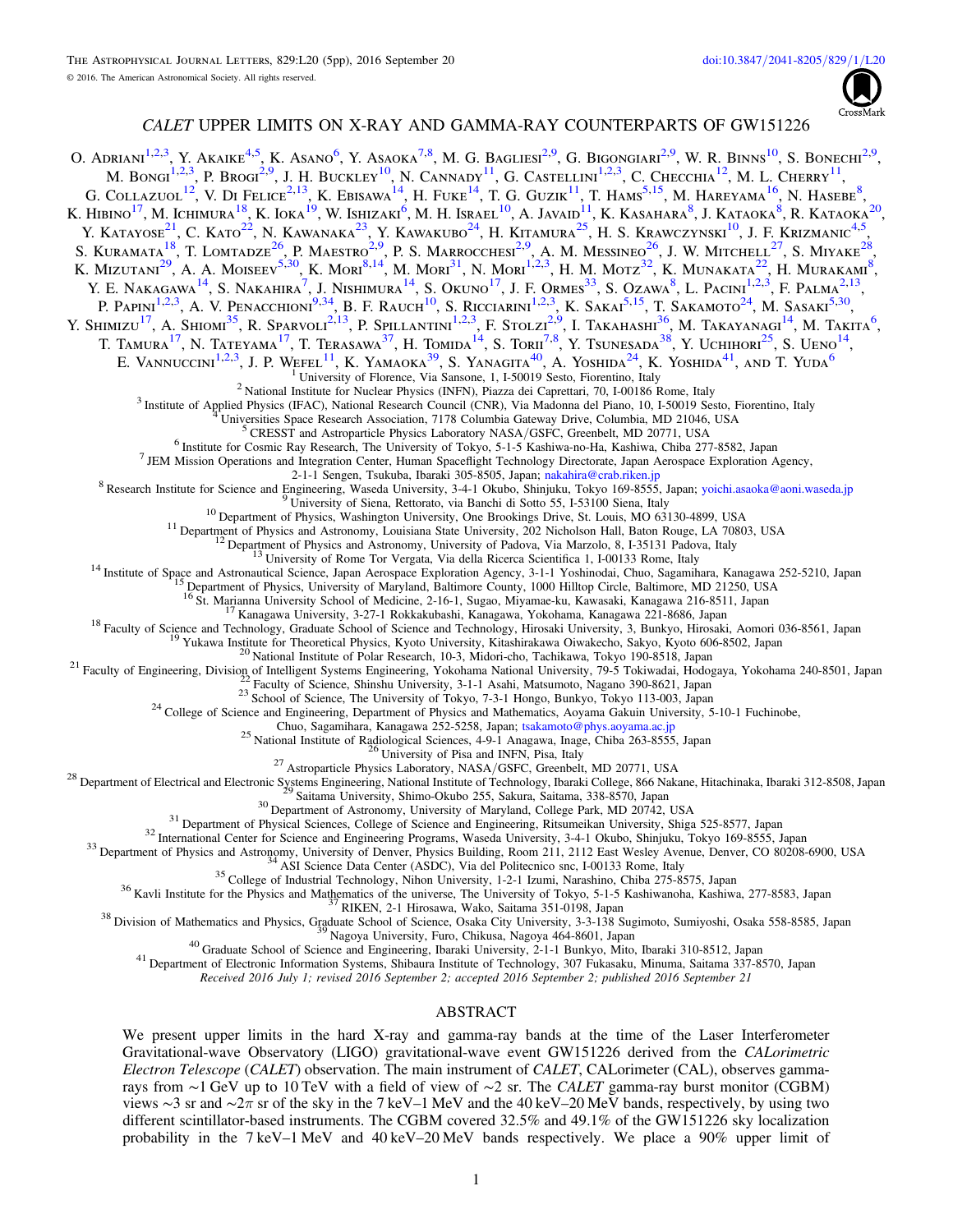$2 \times 10^{-7}$  erg cm<sup>-2</sup> s<sup>-1</sup> in the 1–100 GeV band where CAL reaches 15% of the integrated LIGO probability (~1.1) sr). The CGBM 7 $\sigma$  upper limits are  $1.0 \times 10^{-6}$  erg cm<sup>-2</sup> s<sup>-1</sup> (7–500 keV) and  $1.8 \times 10^{-6}$  erg cm<sup>-2</sup> s<sup>-1</sup> (50–1000 keV) for a 1 s exposure. Those upper limits correspond to the luminosity of  $3-5 \times 10^{49}$  erg s<sup>-1</sup>, which is significantly lower than typical short GRBs.

Key words: gamma-ray burst: general – gravitational waves

#### 1. INTRODUCTION

The first gravitational-wave detection by the Laser Interferometer Gravitational-wave Observatory (LIGO) on GW150914 confirmed the existence not only of gravitational waves from astronomical objects but also of a binary black hole system with several tens of solar masses (Abbott et al. [2016a](#page-6-0)). Based solely on the gravitational-wave signals recorded by two LIGO detectors, the current hypothesis is that GW150914 was the result of a merger of two black holes with initial masses of  $36^{+5}_{-4} M_{\odot}$  and  $29^{+4}_{-4} M_{\odot}$  at a luminosity distance of  $410^{+160}_{-180}$  Mpc. The Fermi Gamma-ray Burst Monitor (Fermi-GBM) reported a possible weak gamma-ray transient source above 50 keV at 0.4 s after the GW150914 trigger (Connaughton et al. [2016](#page-6-1)). However, the upper limit provided by the INTEGRAL Advanced Camera for Survey instrument in a gamma-ray energy band similar to the Fermi-GBM energy band is not consistent with a possible gamma-ray counterpart of GW150914 suggested by the Fermi-GBM (Savchenko et al. [2016](#page-6-2)). No electromagnetic counterpart of GW150914 was found in radio, optical, near-infrared, X-ray, or highenergy gamma-rays (Abbott et al. [2016b](#page-6-3)).

GW151226 (LIGO-Virgo trigger ID: G211117) is the second gravitational-wave candidate identified by both LIGO Hanford Observatory and LIGO Livingston Observatory with a high significance (the false-alarm rate of less than one per 1000 years by the on-line search) at 3:38:53.647 UT on 2015 December 26 (Abbott et al. [2016c](#page-6-4)). According to a Bayesian parameter estimation analysis, the event is very likely a binary black hole merger with initial black hole masses of  $14.2^{+8.3}_{-3.7}$   $M_{\odot}$ and  $7.5^{+2.3}_{-2.3} M_{\odot}$  and a final black hole mass of  $20.8^{+6.1}_{-1.7} M_{\odot}$ (Abbott et al. [2016d](#page-6-5)). The luminosity distance of the source is estimated as  $440^{+180}_{-190}$  Mpc, which corresponds to a redshift of  $0.09_{-0.04}^{+0.03}$ . As far as the electromagnetic counterpart search of GW151226 in the gamma-ray regime is concerned, Fermi-GBM (Racusin et al. [2016](#page-6-6)), Fermi Large Area Telescope (LAT; Racusin et al. [2016](#page-6-6)), High-Altitude Water Cherenkov Observatory (Wood & the HAWC Collaboration [2016](#page-6-7)), and Astrosat-CZTI (Bhalerao et al. [2016](#page-6-8)) reported no detections around the GW trigger time. According to Racusin et al. ([2016](#page-6-6)), the flux upper limit of *Fermi*-GBM is from  $4.5 \times 10^{-7}$ to  $9 \times 10^{-7}$  erg cm<sup>-2</sup> s<sup>-1</sup> in the 10–1000 keV band. The Fermi-LAT flux upper limit using the first orbit data after the LIGO trigger is from 2.6  $\times$  10<sup>-10</sup> to 7.8  $\times$  10<sup>-9</sup> erg cm<sup>-2</sup> s<sup>-1</sup> in the 0.1–1 GeV band.

The CALorimetric Electron Telescope (CALET; Asaoka & the CALET Collaboration [2015](#page-6-9); Torii et al. [2015](#page-6-10)) mission, which was successfully launched and emplaced on the Japanese Experiment Module—Exposed Facility of the International Space Station (ISS) in 2015 August, was fully operational at the time of GW151226. CALET consists of two scientific instruments. The Calorimeter (CAL) is the main instrument, which is capable of observing high-energy electrons from ∼1 GeV to ∼20 TeV, protons, helium, and heavy nuclei from ∼10 GeV to 1000 TeV and gamma-rays

from ∼1 GeV to ∼10 TeV. The field of view (FOV) of CAL is ∼45° from the zenith direction. Another instrument, CALET Gamma-ray Burst Monitor (CGBM; Yamaoka et al. [2013](#page-6-11)), is a gamma-ray burst (GRB) monitor using two different kind of scintillators ( $LaBr<sub>3</sub>(Ce)$  and  $BGO$ ) to achieve a broad energy coverage. The Hard X-ray Monitor (HXM) using  $LaBr<sub>3</sub>(Ce)$ covers the energy range from 7 keV up to 1 MeV, and two identical modules are equipped in the same direction in CALET. The Soft Gamma-ray Monitor (SGM) based on BGO covers the energy range from 40 keV to 20 MeV. The FOV of HXM and SGM are ∼60° and ∼110° from the boresight, respectively. The CGBM has been detecting GRBs at an average rate of 3–4 events per month.

Around the trigger time of GW151226, CALET was performing regular scientific data collection. Between 3:30 and 3:43 UT, CAL was operating in the low-energy gamma-ray mode, which is an operation mode with a lower energy threshold of 1 GeV. The high voltages of CGBM were set at the nominal values around 3:20 UT and turned off around 3:40 UT to avoid high background radiation area. There was no CGBM on-board trigger at the trigger time of GW151226.

#### 2. OBSERVATION

#### 2.1. CGBM Data Analysis and Results

At 3:38 UT, the CGBM was operating in nominal operational mode in which continuous light curve data in 0.125 s time resolution were recorded at eight different energy bands for each instrument. The boresight directions of HXM and SGM were (R.A., decl.) (J2000) =  $(35\degree6, -28\degree0)$  and  $(43^\circ, 5, -22^\circ, 1)$  at the onset of GW151226. Around the GW151226 event time, no CGBM on-board trigger occurred. Therefore, the available data to investigate the possible counterpart are the continuous light curves mentioned above. If there is the on-board trigger, the time-tagged event data with 62.5  $\mu$ s resolution will be generated. Figure [1](#page-4-0) shows the light curves in the 0.125 s time bins in the time range between  $\pm 10$  s from the GW151226 trigger time. As seen in the figure, no significant excess is seen in the CGBM data around the trigger time. We calculate the signal-to-noise ratio  $(S/N)$  in sliding the time bins of the light curves by selecting the background interval as 8, 16, 32, and 64 s and the foreground interval as 0.125, 0.25, 0.5, 1, and 4 s. The  $S/N$  is calculated as,  $S/N = \left\{ N_{\text{fg}} - (N_{\text{bg}} \Delta t_{\text{fg}} / \Delta t_{\text{bg}}) \right\} / \sqrt{N_{\text{bg}} \Delta t_{\text{fg}} / \Delta t_{\text{bg}}}$ , where  $N_{\text{fg}}$ is the counts in the foreground interval,  $\Delta t_{fg}$  is the integration time of the foreground interval,  $N_{bg}$  is the counts in the background interval, and  $\Delta t_{\text{bg}}$  is the integration time of the background interval. The background interval is always prior to the foreground interval, and there is no time gap between the background and the foreground interval. We searched the light curve data for finding signals of individual instruments (HXM1, HXM2, and SGM) and the sum of the HXM1 and the HXM2. The searched energy bands are all the combinations of 7–10 keV, 10–25 keV, 25–50 keV, and 50–100 keV for the high-gain data and 60–100 keV, 100–170 keV, 170–300 keV,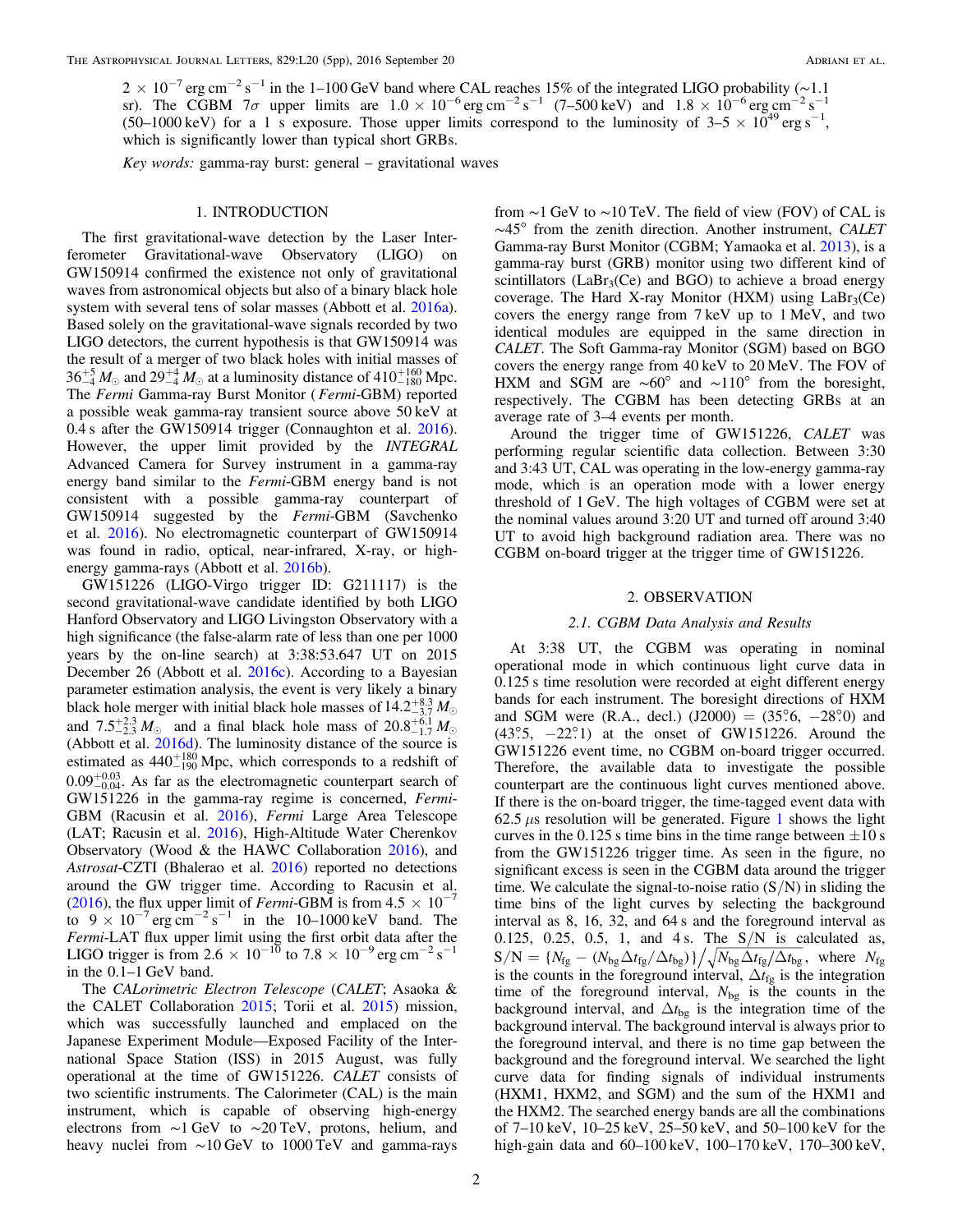<span id="page-4-0"></span>

Figure 1. CGBM light curves in 0.125 s time resolution for the high-gain data (left) and the low-gain data (right). The time is offset from the LIGO trigger time of GW151226. The dashed lines correspond to the  $5\sigma$  level from the mean count rate using the data of  $\pm 10$  s.

and 300–3000 keV for the low-gain data of the HXM. In the SGM, 40–100 keV, 100–230 keV, 230–450 keV, and 450–1000 keV for the high-gain data and 560–840 keV, 840–1500 keV, 1.5–2.6 MeV and 2.6–28 MeV for the lowgain data are investigated. The highest  $S/N$  between  $\pm 10$  s window is 4.7 at 7.5 s after the LIGO trigger in the 7–10 keV band of the HXM1 (the 1 s foreground and the 16 s background interval). Using 38,900 trials the false-detection probability at the level of 4.7 $\sigma$  was evaluated as ~0.02, which is too high to claim a detection. In the HXM2 data, the  $S/N$  of the same time bin in which the highest  $S/N$  is found in HXM1 data is  $-1.76$ . The highest  $S/N$  is still found in the same time bin even if we extend the search window up to  $\pm 60$  s. Therefore, we concluded that there are no significant signals in the CGBM data associated with the gravitational-wave event. Note that, however, our search is limited by the available continuous light curve data in the 0.125 s time resolution and might not be sensitive to an event with a duration shorter than  $0.125$  s.

The flux upper limits of HXM and SGM are evaluated by using a CGBM Monte Carlo simulator based on the GEANT4 software package. The simulations are performed by emitting the photons at incident angles from  $0^{\circ}$  to  $110^{\circ}$  in  $1^{\circ}$  steps with respect to the detector. The source spectrum assumes following two cases. The first case is a typical GRB spectrum for the BATSE short GRBs (s-GRBs). In this case, we use the averaged BATSE s-GRB spectral parameters in a cutoff power-law model<sup>[42](#page-4-1)</sup> reported by Ghirlanda et al.  $(2009)$  $(2009)$  $(2009)$ , with a photon index  $\alpha$  of  $-0.58$  and  $E_{\text{peak}} = 355 \text{ keV}$ . The second case is the Crab-like spectrum: a power law with a photon index of −2.1.

The background spectrum is estimated using the real data over

three days around the event in count space, normalized to the actual background level at the trigger time. The background variation was rather stable since the CGBM was not operated at the high background regions such as a high longitude and the South Atlantic Anomaly. The gain differences during those three days were less than 3% for both the HXM and the SGM data. The exposure time of the input and the background spectrum is 1 s. The source flux is evaluated to be in a range from  $10^{-8}$  to  $10^{-6}$  erg cm<sup>-2</sup> s<sup>-1</sup>. The energy ranges for calculating the upper limits are determined as the best energy band to detect typical BATSE s-GRBs: 7–500 keV for HXM and 50–1000 keV for SGM. We also include the systematic uncertainties in the detector energy response function in the estimations of the upper limits of each detector. This systematic uncertainty is a correction factor of ∼2 in the effective area for taking into account the current calibration uncertainty at the incident angle between the on-axis and the far off-axis case. The sky maps of the  $7\sigma$  upper limit overlaid with the shadow of ISS are shown in Figure [2](#page-5-0). The  $7\sigma$  threshold is the same setup parameter as the on-board trigger system. The upper limits assuming the typical BATSE s-GRB spectrum for the HXM and the SGM are  $1.0 \times 10^{-6}$  erg cm<sup>-2</sup> s<sup>-1</sup> (7–500 keV) at the incident angle of  $30^{\circ}$  and  $1.8 \times 10^{-6}$  erg cm<sup>-2</sup> s<sup>-1</sup> (50–1000 keV) at the incident angle of 45°, respectively. The incident angle of ∼30° of HXM corresponds to a half angle of the FOV from the boresight, whereas SGM reaches to its maximum effective area at the incident angle of ∼45°. In the case of the Crab-like spectrum, the  $7\sigma$  upper limits of the HXM and the SGM are  $5.1 \times 10^{-7}$  erg cm<sup>-2</sup> s<sup>-1</sup> (7–500 keV) at 30<sup>°</sup>

<span id="page-4-1"></span> $^{42} f(E) \sim E^{\alpha} \exp(-E(2 + \alpha)/E_{\text{peak}}).$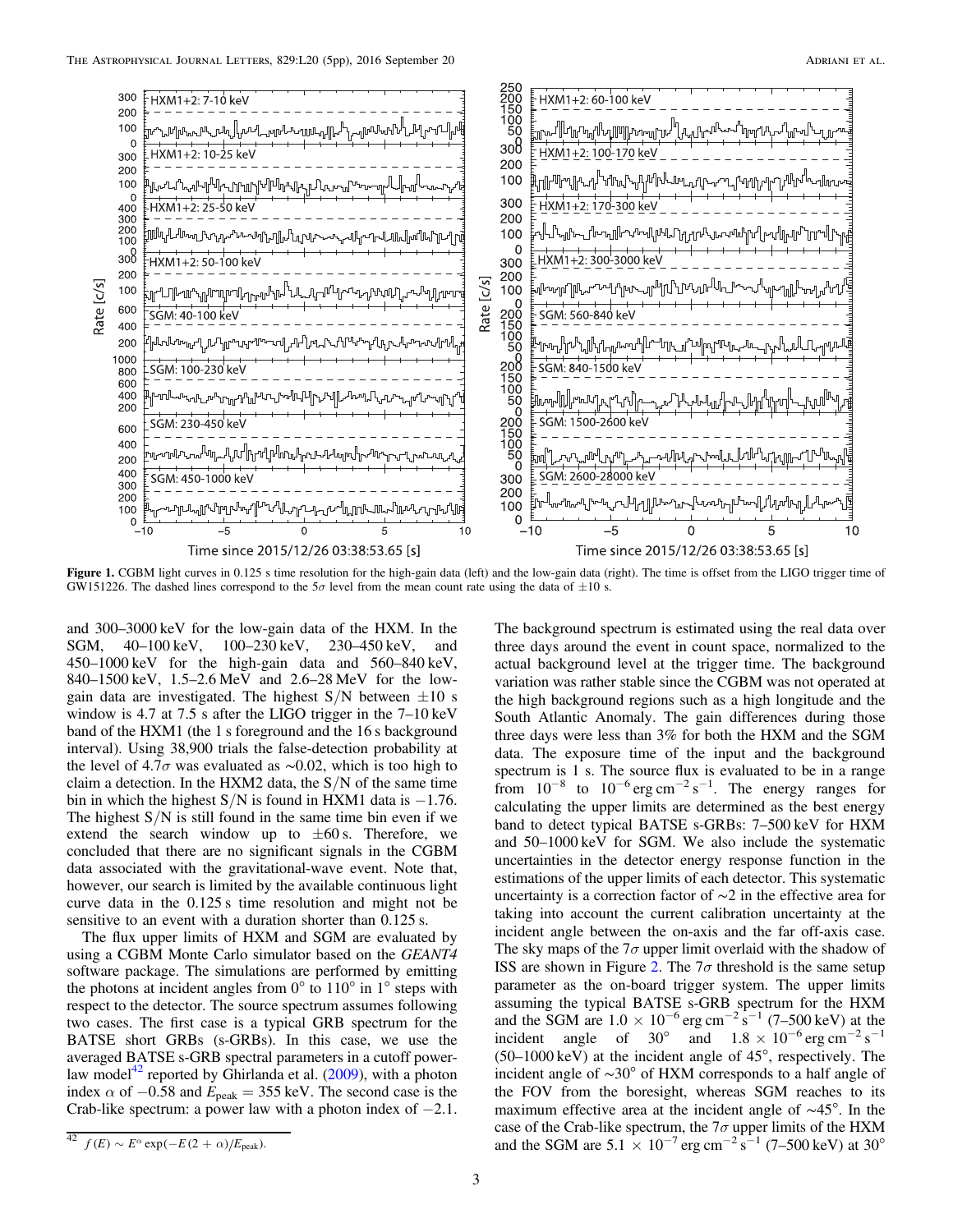<span id="page-5-0"></span>

Figure 2. Sky maps of the 7σ upper limit for HXM (left) and SGM (right). The assumed spectrum for estimating the upper limit is a typical BATSE S-GRBs (see the text for details). The energy bands are 7–500 keV for HXM and 50–1000 keV for SGM. The GW151226 probability map is shown in green contours. The shadow of ISS is shown in black hatches.

off-axis and  $1.4 \times 10^{-6}$  erg cm<sup>-2</sup> s<sup>-1</sup> (50–1000 keV) at 45° off-axis (Table [1](#page-5-1)).

Our upper limits correspond to the k-corrected luminosity of  $3.9 \times 10^{49}$  erg s<sup>-1</sup> for HXM and  $4.7 \times 10^{49}$  erg s<sup>-1</sup> for SGM in the 1 keV–10 MeV band at the rest frame using the luminosity distance of 440 Mpc and assuming a typical BATSE s-GRB spectrum. The isotropic-equivalent luminosity of s-GRBs is in the range from  $5 \times 10^{48}$  to  $1 \times 10^{52}$  erg s<sup>-1</sup> with the mean of  $1.6 \times 10^{51}$  erg s<sup>−1</sup> (Berger [2014](#page-6-13)). Therefore, if s-GRBs occur within 440 Mpc, CGBM could detect a signal from a majority of s-GRBs.

The CGBM coverage of the LIGO sky probability is estimated as follows. First, we define the sky region by adding the probability of each pixel of the LIGO probability map (LALInference\_skymap\_2.fits) from the highest pixel until the summed probability reaches a 90% level. Then, the pixel values inside the overlapping region between this 90% LIGO probability map and the FOV of CGBM are integrated to estimate the LIGO summed probabilities. Furthermore, the shadow due to the ISS structure is taken into account for the estimation of SGM. The coverages of the summed LIGO probability are estimated as 32.5% for HXM and 49.1% for SGM.

#### 2.2. CAL Data Analysis and Results

A search for gamma-ray events associated with GW151226 was carried out using the CAL data in the time interval from −525 to +211 s around the LIGO trigger. The CAL was operational in low-energy gamma-ray mode in which the energy threshold is 1 GeV (compared to 10 GeV in high-energy mode) in this time period. We apply a gamma-ray selection by tracking pair creation events in the imaging calorimeter (Mori et al. [2013](#page-6-14)). The gamma-ray event selection used in this analysis is basically the same as the one of Mori et al. ([2013](#page-6-14)), although a stronger cut was applied by requiring three or more hits for track reconstruction. This ensures a higher tracking quality in exchange for a reduction of 1 radiation-length in conversion materials (Tungsten) usable for pair creation in the imaging calorimeter. According to the simulation study that has generated events around the instrument isotropically, we estimate that the highest gamma-ray efficiency is achieved around 10 GeV with an efficiency of 50% relative to a geometrical factor of  $420 \text{ cm}^2$  sr, which is the 100% efficiency case, by applying the event selections described above. The effective areas for incident angles of 0°, 20°, and 30° are 74 cm<sup>2</sup>, 44 cm<sup>2</sup>, and 17 cm<sup>2</sup> at 1 GeV, respectively. The

<span id="page-5-1"></span>

| Table 1                                                                   |
|---------------------------------------------------------------------------|
| Summary of the $7\sigma$ Upper Limits of the HXM and the SGM Assuming the |
| Typical BATSE s-GRB and the Crab-like Spectrum                            |

|           | HXM $(7-500 \text{ keV}; 30^{\circ})$<br>Off-axis)        | SGM (50-1000 keV; 45°<br>Off-axis)                        |
|-----------|-----------------------------------------------------------|-----------------------------------------------------------|
| s-GRB     | $1.0 \times 10^{-6}$ erg cm <sup>-2</sup> s <sup>-1</sup> | $1.8 \times 10^{-6}$ erg cm <sup>-2</sup> s <sup>-1</sup> |
| Crab-like | $5.1 \times 10^{-7}$ erg cm <sup>-2</sup> s <sup>-1</sup> | $1.4 \times 10^{-6}$ erg cm <sup>-2</sup> s <sup>-1</sup> |

effective areas are increasing with energy and reach around 10 GeV, their maxima of  $260 \text{ cm}^2$ ,  $180 \text{ cm}^2$ , and  $80 \text{ cm}^2$  for incident angles of 0°, 20°, and 30°, respectively. Our long-term CAL observation of galactic diffuse gamma-rays in the lowenergy gamma-ray mode clearly identified a peak at the galactic equator on the count map as a function of the galactic latitude. This matches the expectation estimated based on a galactic diffuse radiation model (Acero et al. [2016](#page-6-15)) when considering the abovementioned effective areas and observation exposure. As a result, it was proven that the CALET observation in low-energy gamma-ray mode has achieved detection of the galactic diffuse gamma-rays. Since the searched location for the GW151226 counterpart is significantly far from the galactic plane, the number of background gamma-rays is negligibly small, 0.0024 events according to the calculation based on the model of Acero et al. ([2016](#page-6-15)). Another expected background might, however, result from misidentification of cosmic-ray events at lower energies. The number of such events in the time window of the GW151226 counterpart search is also estimated using the diffuse gamma-ray model in comparison with the observed data. A conservative upper limit of this background is obtained by the assumption that all of the excess in observed data to the model originates from the background. Then, the possibility of such a misidentification is confirmed to be less than 0.035 events. Therefore, the CAL observation is virtually background free in such a short time window. We found no gamma-ray candidate inside this time window with negligible contamination from other events.

The upper limit of the CAL observation in this 736 s long period is estimated as follows. First, we calculated the effective area and the resultant exposure map in the time window for the 1–100 GeV band. At lower energies, the effective area gradually decreases below 10 GeV and reaches zero around 500 MeV. Next, we estimated the limiting flux corresponding to 2.44 events, which is the 90% confidence limit for null observation, assuming a single power-law model with a photon index of  $-2$  by applying the estimated exposure map. The